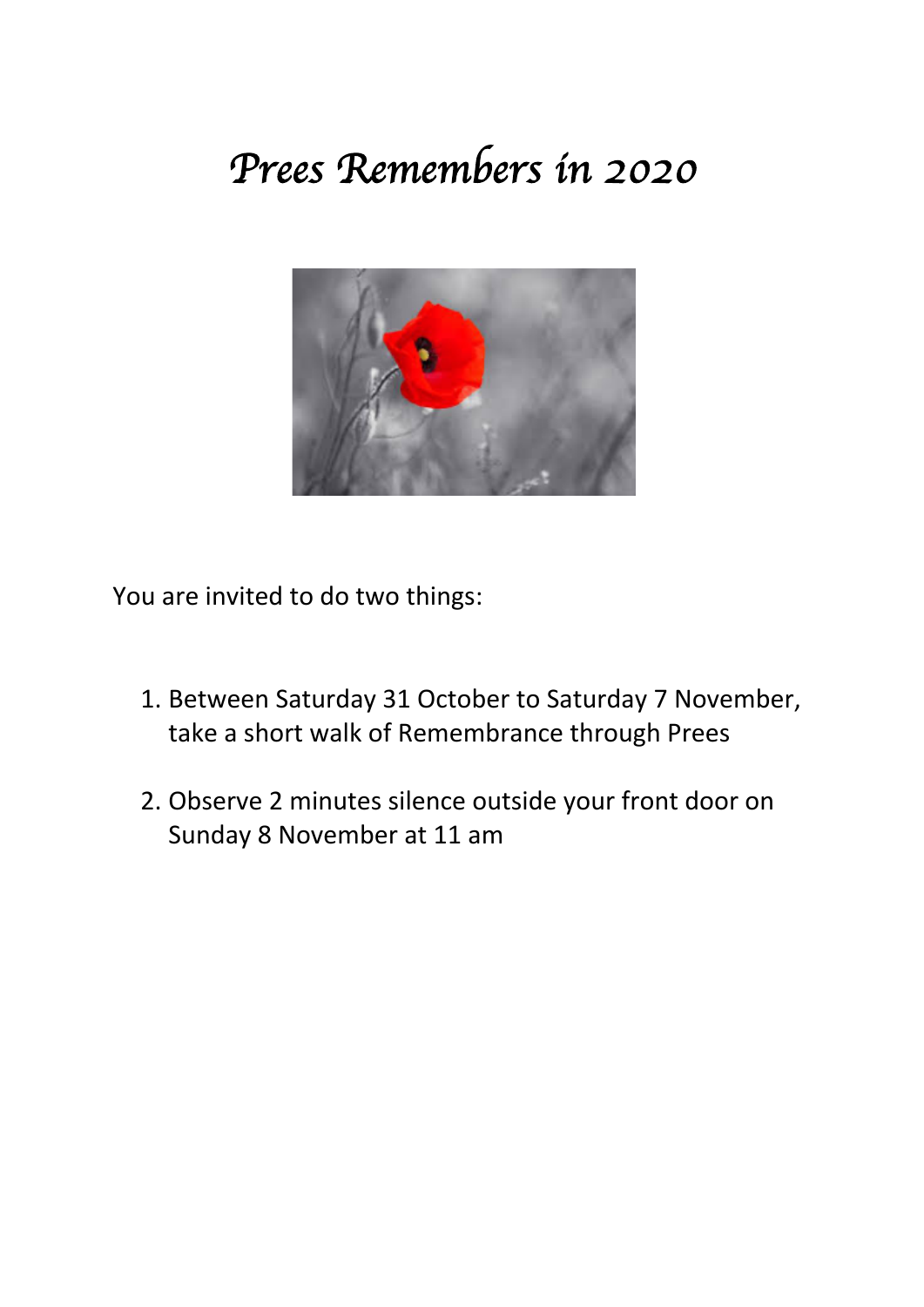## **Walk of Remembrance**

Starting at Prees Cricket and Recreation Club, you are invited to make a donation to the Royal British Legion and collect a wooden cross. Younger members of the family might like to paint a poppy on a stone and bring it with you on the walk.

You can place the wooden cross at the war memorial when you get there and place your stone at any of the sites on your walk that you would like to especially remember.

From the Club please walk to the Fire Station where you will find some information about the Fire Service during the Second World War.

Please then walk to Contrasts on Church Street where you will find information in the window on the final resting place of the men of the Press Parish who gave their lives so that we may live.

Walk up Church Street to Prees Baptist Church where you will find information in the window about the role played by members of the Baptist congregation.

Cross the road to Princes TV shop where you will find information in the window on Prees during the War.

Proceed up the hill to the War Memorial. Here you can place your cross and read the names of those listed there together with a short prayer of remembrance.